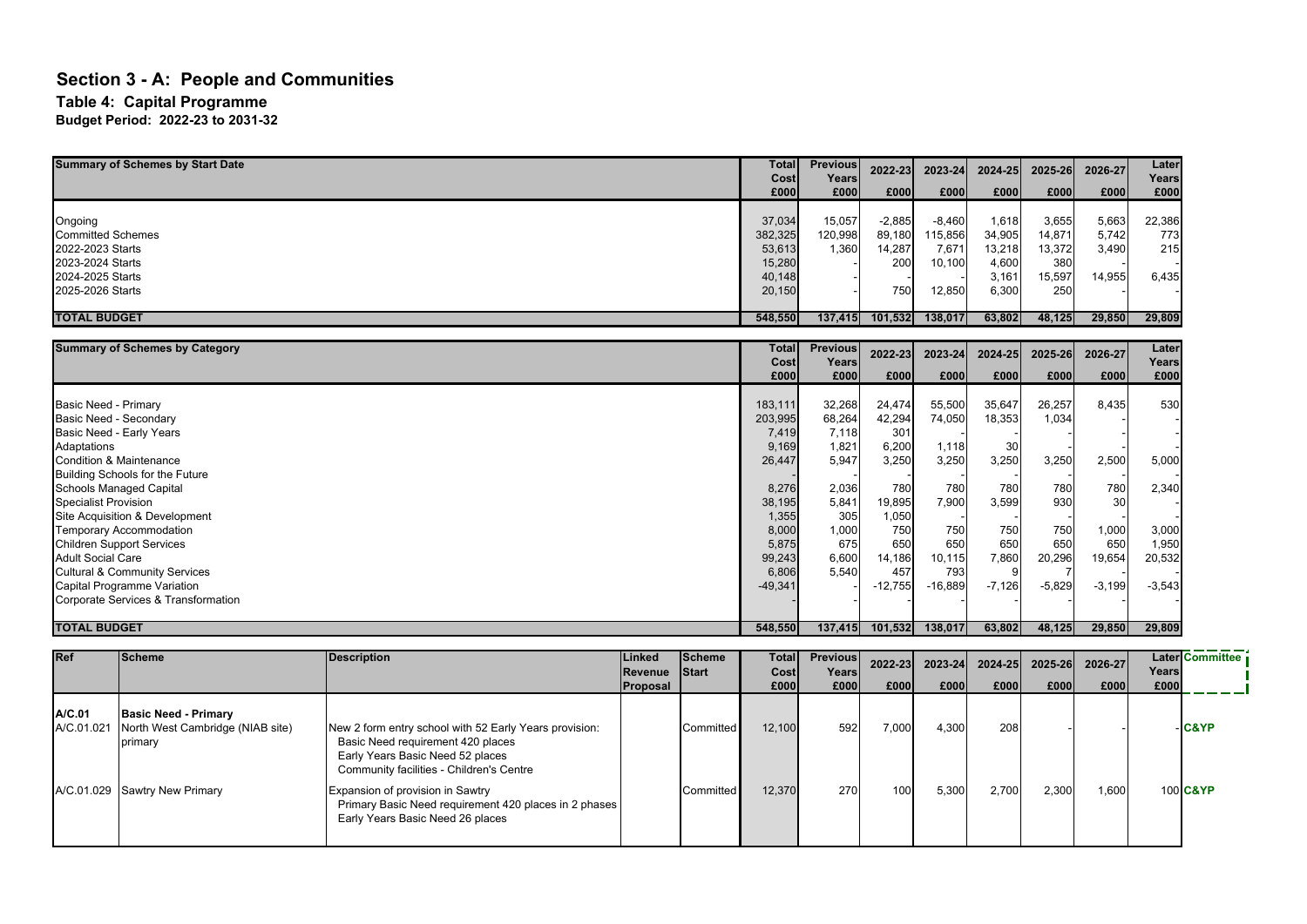| Ref                                                                                            | <b>Scheme</b>                                                                                                                                                                                                   | <b>Description</b><br>Linked<br>Revenue                                                                                                                                                                                                                                                                                                            |          | <b>Scheme</b><br><b>Start</b>                                                           | <b>Total</b><br>Cost                                         | <b>Previous</b><br>Years          | 2022-23                                         | 2023-24                                                     | 2024-25                                                   | 2025-26                            | 2026-27        | Later<br>Years |                                                                                                                                   |
|------------------------------------------------------------------------------------------------|-----------------------------------------------------------------------------------------------------------------------------------------------------------------------------------------------------------------|----------------------------------------------------------------------------------------------------------------------------------------------------------------------------------------------------------------------------------------------------------------------------------------------------------------------------------------------------|----------|-----------------------------------------------------------------------------------------|--------------------------------------------------------------|-----------------------------------|-------------------------------------------------|-------------------------------------------------------------|-----------------------------------------------------------|------------------------------------|----------------|----------------|-----------------------------------------------------------------------------------------------------------------------------------|
|                                                                                                |                                                                                                                                                                                                                 |                                                                                                                                                                                                                                                                                                                                                    | Proposal |                                                                                         | £000                                                         | £000                              | £000                                            | £000                                                        | £000                                                      | £000                               | £000           | £000           |                                                                                                                                   |
| A/C.01.034                                                                                     | St Neots, Wintringham Park primary                                                                                                                                                                              | New 3 form entry school with 78 Early Years provision:<br>Basic Need requirement 630 places<br>Early Years Basic Need 78 places                                                                                                                                                                                                                    |          | Committed                                                                               | 14,182                                                       | 14,040                            | 142                                             |                                                             |                                                           |                                    |                |                | <b>C&amp;YP</b>                                                                                                                   |
| A/C.01.040<br>A/C.01.043<br>A/C.01.044<br>A/C.01.049<br>A/C.01.056<br>A/C.01.062               | <b>Confidential Scheme</b><br><b>Confidential Scheme</b><br><b>Confidential Scheme</b><br><b>Confidential Scheme</b><br><b>Confidential Scheme</b><br>Waterbeach Primary School                                 | <b>Confidential Scheme</b><br><b>Confidential Scheme</b><br><b>Confidential Scheme</b><br><b>Confidential Scheme</b><br><b>Confidential Scheme</b><br>Expansion of 1 form of entry due to in-catchment<br>development:<br>Basic Need requirement 120 places                                                                                        |          | Committed<br>Committed<br>Committed<br>2023-24<br>2022-23<br>Committed                  | 3,350<br>5,400<br>13,065<br>15,280<br>13,065<br>6,612        | 56<br>80<br>100<br>6,430          | 1,800<br>600<br>200<br>182                      | 1,400<br>3,150<br>50<br>10,100<br>150                       | 94<br>1,400<br>400<br>4,600<br>400                        | 170<br>9,000<br>380<br>9,000       | 3,300<br>3,300 |                | <b>C&amp;YP</b><br><b>C&amp;YP</b><br>215 C&YP<br><b>C&amp;YP</b><br>215 C&YP<br><b>C&amp;YP</b>                                  |
| A/C.01.067                                                                                     | Marleigh Primary - Cambridge (WING)                                                                                                                                                                             | New 2 form entry school with 52 Early Years provision and<br>community facilities:<br>Basic Need requirement 420 places<br>Early Years Basic Need 52 places                                                                                                                                                                                        |          | Committed                                                                               | 10,848                                                       | 8,521                             | 2,200                                           | 127                                                         |                                                           |                                    |                |                | <b>C&amp;YP</b>                                                                                                                   |
| A/C.01.068                                                                                     | <b>St Philips Primary School</b>                                                                                                                                                                                | Expansion of 0.5 form of entry:<br>Basic Need requirement 60 places                                                                                                                                                                                                                                                                                |          | Committed                                                                               | 1,719                                                        | 126                               | 1,550                                           | 43                                                          |                                                           |                                    |                |                | <b>C&amp;YP</b>                                                                                                                   |
| A/C.01.069<br>A/C.01.070                                                                       | <b>Confidential Scheme</b><br>St Ives, Eastfield / Westfield                                                                                                                                                    | <b>Confidential Scheme</b><br>Revised scheme to address condition                                                                                                                                                                                                                                                                                  |          | Committed<br>Committed                                                                  | 4,815<br>1,390                                               | 10<br>1,290                       | 20<br>100                                       | 180                                                         | 3,130                                                     | 1,400                              | 75             |                | <b>C&amp;YP</b><br><b>C&amp;YP</b>                                                                                                |
| A/C.01.071<br>A/C.01.072<br>A/C.01.073<br>A/C.01.074<br>A/C.01.075<br>A/C.01.076<br>A/C.01.077 | <b>Confidential Scheme</b><br><b>Confidential Scheme</b><br><b>Confidential Scheme</b><br><b>Confidential Scheme</b><br><b>Confidential Scheme</b><br><b>Confidential Scheme</b><br>Waterbeach New Town Primary | <b>Confidential Scheme</b><br><b>Confidential Scheme</b><br><b>Confidential Scheme</b><br><b>Confidential Scheme</b><br><b>Confidential Scheme</b><br><b>Confidential Scheme</b><br>New 2 form entry school with 3 Form Entry Core and 52<br>place Early Years provision:<br>Basic Need requirement 420 places<br>Early Years Basic Need 52 places |          | Committed<br>Committed<br>Committed<br>Committed<br>Committed<br>Committed<br>Committed | 7,303<br>8,560<br>5.170<br>6,792<br>5,160<br>4,235<br>12,875 | 68<br>50<br>20<br>50<br>20<br>400 | 300<br>150<br>200<br>200<br>200<br>200<br>8,300 | 4,200<br>4,800<br>2,900<br>4,500<br>3,000<br>2,700<br>4,000 | 2,650<br>3,400<br>1,900<br>1,950<br>1,890<br>1,300<br>175 | 85<br>160<br>150<br>92<br>50<br>35 |                |                | <b>C&amp;YP</b><br><b>C&amp;YP</b><br><b>C&amp;YP</b><br><b>C&amp;YP</b><br><b>C&amp;YP</b><br><b>C&amp;YP</b><br><b>C&amp;YP</b> |
| A/C.01.078<br>A/C.01.079<br>A/C.01.080                                                         | <b>Confidential Scheme</b><br><b>Confidential Scheme</b><br><b>Confidential Scheme</b>                                                                                                                          | <b>Confidential Scheme</b><br><b>Confidential Scheme</b><br><b>Confidential Scheme</b>                                                                                                                                                                                                                                                             |          | Committed<br>2022-23<br>2022-23                                                         | 3,270<br>12,650<br>2,900                                     | 120<br>10<br>15                   | 900<br>80<br>50                                 | 2,200<br>500<br>1,900                                       | 50<br>8,500<br>900                                        | 3,400<br>35                        | 160            |                | <b>C&amp;YP</b><br><b>C&amp;YP</b><br><b>C&amp;YP</b>                                                                             |
|                                                                                                | Total - Basic Need - Primary                                                                                                                                                                                    |                                                                                                                                                                                                                                                                                                                                                    |          |                                                                                         | 183,111                                                      | 32,268                            | 24,474                                          | 55,500                                                      | 35,647                                                    | 26,257                             | 8,435          | 530            |                                                                                                                                   |
| A/C.02<br>A/C.02.006                                                                           | <b>Basic Need - Secondary</b><br>Northstowe secondary                                                                                                                                                           | New 4 form entry school (with 12 form entry core facilities)<br>& 100 place SEN Provision:<br>Basic Need requirement 600 places<br>SEN requireemnt 100 places                                                                                                                                                                                      |          | Committed                                                                               | 48,950                                                       | 48,366                            | 584                                             |                                                             |                                                           |                                    |                |                | <b>C&amp;YP</b>                                                                                                                   |
|                                                                                                | A/C.02.007 Confidential Scheme                                                                                                                                                                                  | <b>Confidential Scheme</b>                                                                                                                                                                                                                                                                                                                         |          | Committed                                                                               | 23,870                                                       | 68                                | 1,500                                           | 17,000                                                      | 4,900                                                     | 402                                |                |                | -C&YP                                                                                                                             |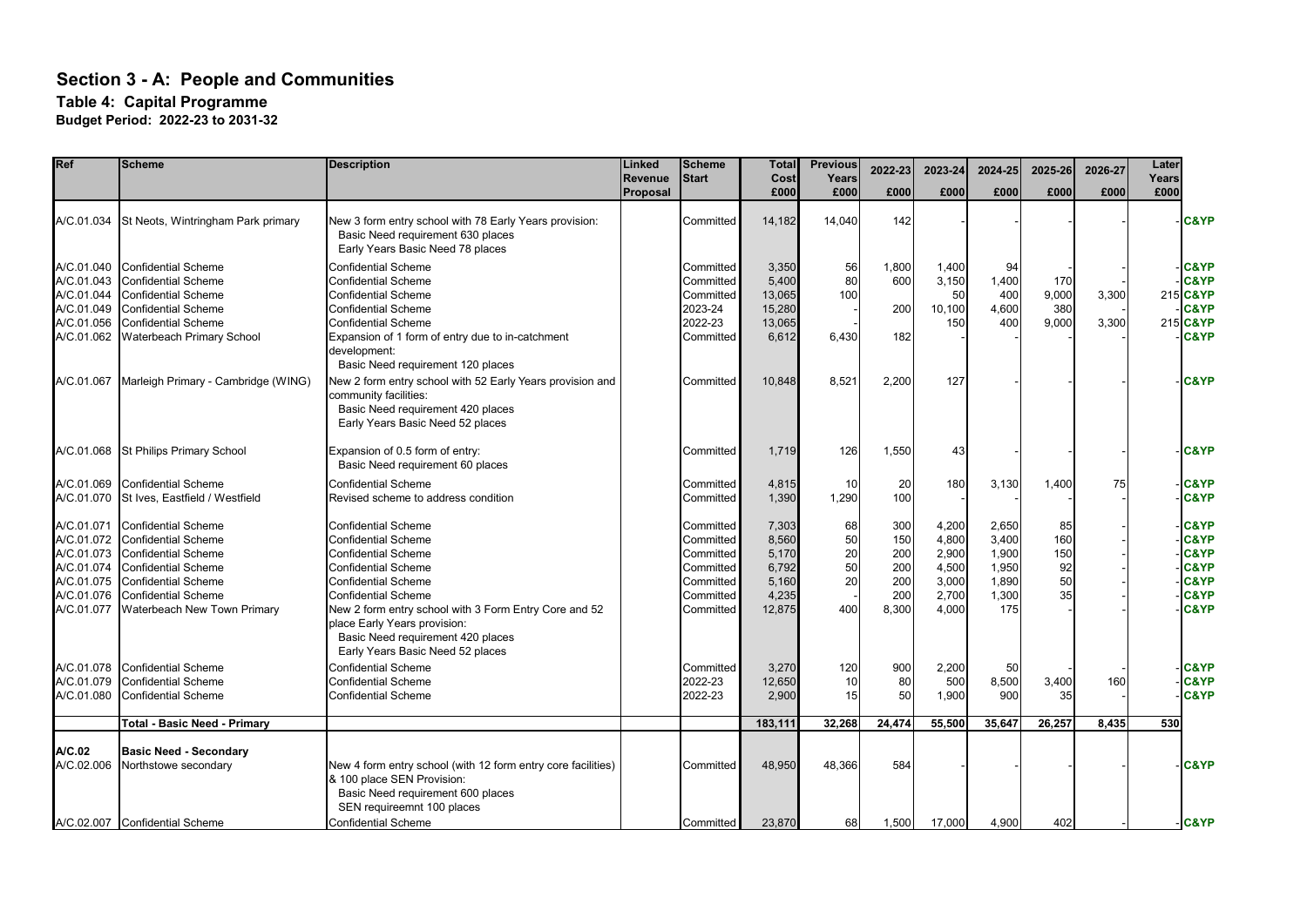#### **Table 4: Capital Programme**

| Ref                                    | <b>Scheme</b>                                                                                                 | <b>Description</b>                                                                                                                                                                                                                                                                                                                                                     | Linked<br><b>Revenue</b> | <b>Scheme</b><br><b>Start</b>   | <b>Total</b><br>Cost<br>£000 | <b>Previous</b><br>Years | 2022-23      | 2023-24         | 2024-25         | 2025-26 | 2026-27 | Later<br>Years |                                                       |
|----------------------------------------|---------------------------------------------------------------------------------------------------------------|------------------------------------------------------------------------------------------------------------------------------------------------------------------------------------------------------------------------------------------------------------------------------------------------------------------------------------------------------------------------|--------------------------|---------------------------------|------------------------------|--------------------------|--------------|-----------------|-----------------|---------|---------|----------------|-------------------------------------------------------|
|                                        |                                                                                                               |                                                                                                                                                                                                                                                                                                                                                                        | Proposal                 |                                 |                              | £000                     | £000         | £000            | £000            | £000    | £000    | £000           |                                                       |
| A/C.02.009                             |                                                                                                               | Alconbury Weald secondary and Special New 4 form entry school (with 8 form entry core facilities):<br>Basic Need requirement 600 places<br>SEN 150 places                                                                                                                                                                                                              |                          | Committed                       | 55,517                       | 2,035                    | 15,700       | 30,700          | 6.700           | 382     |         |                | <b>C&amp;YP</b>                                       |
|                                        | A/C.02.012 Cromwell Community College                                                                         | Expansion to accomodate the development of an all-<br>through school with a 2-19 age range.<br>Basic Need Secondary requirement 150 places 7 to 8<br>form entry Basic Need Primary requirement 210 places                                                                                                                                                              |                          | Committed                       | 16,367                       | 16,307                   | 60           |                 |                 |         |         |                | <b>C&amp;YP</b>                                       |
| A/C.02.014<br>A/C.02.015               | <b>Confidential Scheme</b><br>Sir Harry Smith Community College                                               | <b>Confidential Scheme</b><br>Expansion of 2 form entry:<br>Basic Need requirement 300 places                                                                                                                                                                                                                                                                          |                          | 2025-26<br>Committed            | 20,150<br>9,991              | 264                      | 750<br>4,500 | 12,850<br>5,100 | 6,300<br>127    | 250     |         |                | <b>C&amp;YP</b><br><b>C&amp;YP</b>                    |
|                                        | A/C.02.016 Cambourne Village College Phase 3b                                                                 | New 2 form entry secondary places with new 350 place<br>sixth form provision:<br>Basic Need requirement 650 place                                                                                                                                                                                                                                                      |                          | Committed                       | 29,150                       | 1,224                    | 19,200       | 8,400           | 326             |         |         |                | <b>C&amp;YP</b>                                       |
|                                        | <b>Total - Basic Need - Secondary</b>                                                                         |                                                                                                                                                                                                                                                                                                                                                                        |                          |                                 | 203,995                      | 68,264                   | 42,294       | 74,050          | 18,353          | 1,034   |         |                |                                                       |
| A/C.03<br>A/C.03.003                   | <b>Basic Need - Early Years</b><br>LA Early Years Provision                                                   | Funding which enables the Council to increase the number<br>of free Early Years funded places to ensure the Council<br>meets its statutory obligation. This includes providing one-<br>off payments to external providers to help meet demand as<br>well as increasing capacity attached to Cambridgeshire<br>primary schools.                                         |                          | Committed                       | 6,610                        | 6.610                    |              |                 |                 |         |         |                | <b>C&amp;YP</b>                                       |
| A/C.03.004                             | <b>Cottenham Early Years</b>                                                                                  | Full Day Nursery Provision - Cottenham                                                                                                                                                                                                                                                                                                                                 |                          | <b>Committed</b>                | 809                          | 508                      | 301          |                 |                 |         |         |                | <b>C&amp;YP</b>                                       |
|                                        | <b>Total - Basic Need - Early Years</b>                                                                       |                                                                                                                                                                                                                                                                                                                                                                        |                          |                                 | 7,419                        | 7,118                    | 301          |                 |                 |         |         |                |                                                       |
| A/C.04<br>A/C.04.007<br>A/C.04.008     | <b>Adaptations</b><br><b>Confidential Scheme</b><br>Duxford Community C of E Primary<br><b>School Rebuild</b> | <b>Confidential Scheme</b><br>Rebuild of Duxford Primary after fire left preschool,<br>reception, year 1 and year 2 class bases and ancillary<br>rooms including offices, toilets, stores, entrance lobby's<br>either completely destroyed or deemed uninhabitable as a<br>result of structural damage and contamination by asbestos<br>debris, fire, water and smoke. |                          | 2022-23<br>Committed            | 352<br>6.695                 | 1.147                    | 35<br>5,400  | 300<br>148      | 15              |         |         |                | <b>C&amp;YP</b><br><b>C&amp;YP</b>                    |
| A/C.04.009<br>A/C.04.010<br>A/C.04.011 | <b>Confidential Scheme</b><br><b>Confidential Scheme</b><br><b>Confidential Scheme</b>                        | <b>Confidential Scheme</b><br><b>Confidential Scheme</b><br><b>Confidential Scheme</b>                                                                                                                                                                                                                                                                                 |                          | Committed<br>2022-23<br>2022-23 | 637<br>1,365<br>120          | 637<br>20<br>15          | 665<br>100   | 665             | 15              |         |         |                | <b>C&amp;YP</b><br><b>C&amp;YP</b><br><b>C&amp;YP</b> |
|                                        | <b>Total - Adaptations</b>                                                                                    |                                                                                                                                                                                                                                                                                                                                                                        |                          |                                 | 9,169                        | 1,821                    | 6,200        | 1,118           | 30 <sup>1</sup> |         |         |                |                                                       |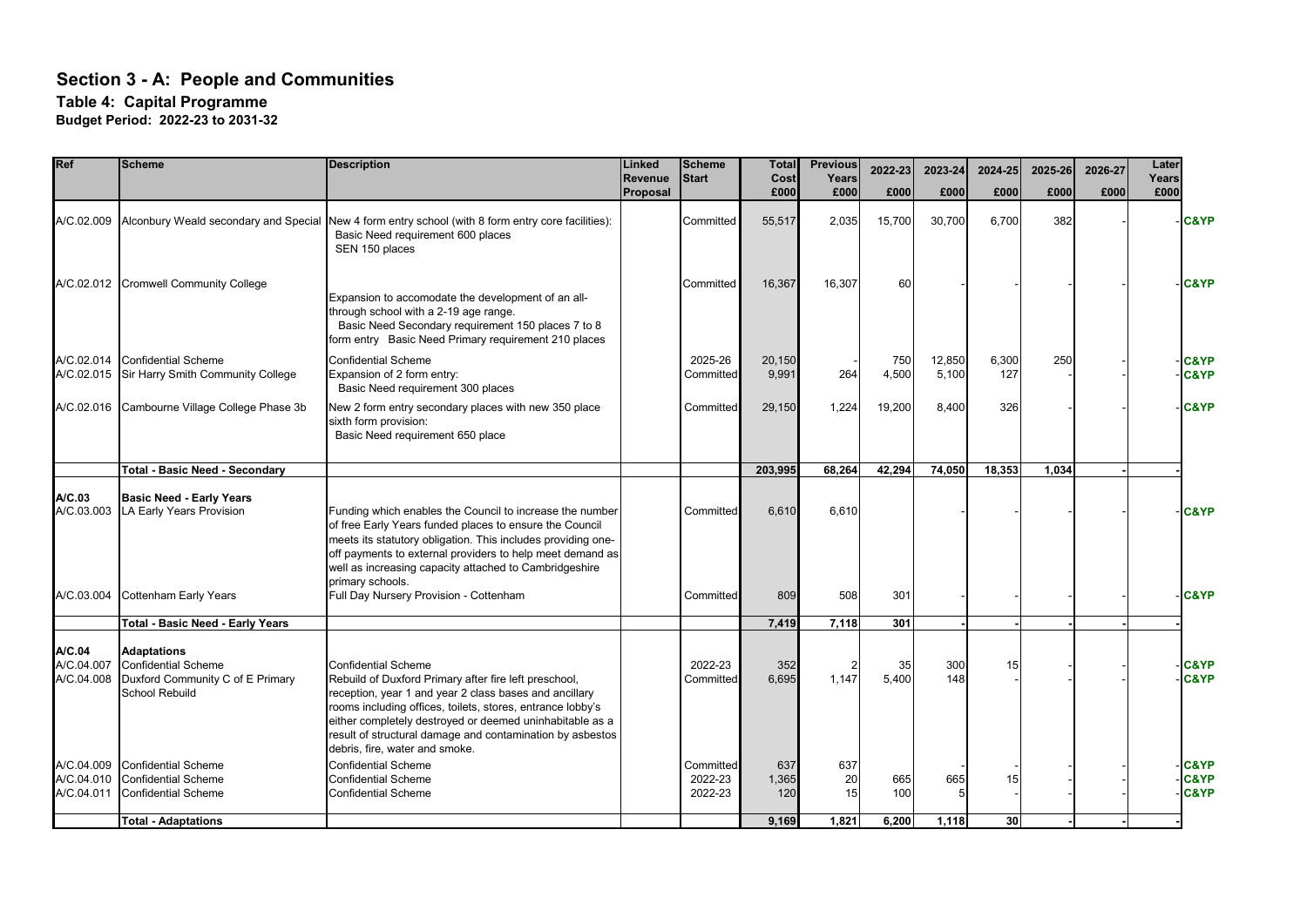| Ref                                                  | <b>Scheme</b>                                                                                                                | <b>Description</b>                                                                                                                                                                                                                      | Linked<br>Revenue | <b>Scheme</b><br><b>Start</b>                  | <b>Total</b><br>Cost             | <b>Previous</b><br>Years    | 2022-23                         | 2023-24                 | 2024-25    | 2025-26    | 2026-27         | Later<br>Years |                                                                          |
|------------------------------------------------------|------------------------------------------------------------------------------------------------------------------------------|-----------------------------------------------------------------------------------------------------------------------------------------------------------------------------------------------------------------------------------------|-------------------|------------------------------------------------|----------------------------------|-----------------------------|---------------------------------|-------------------------|------------|------------|-----------------|----------------|--------------------------------------------------------------------------|
|                                                      |                                                                                                                              |                                                                                                                                                                                                                                         | Proposal          |                                                | £000                             | £000                        | £000                            | £000                    | £000       | £000       | £000            | £000           |                                                                          |
| AC.05<br>A/C.05.001                                  | <b>Condition &amp; Maintenance</b><br>School Condition, Maintenance &<br>Suitability                                         | Funding that enables the Council to undertake work that<br>addresses condition and suitability needs identified in<br>schools' asset management plans, ensuring places are<br>sustainable and safe.                                     |                   | Ongoing                                        | 26,447                           | 5,947                       | 3,250                           | 3,250                   | 3.250      | 3,250      | 2,500           | 5,000 C&YP     |                                                                          |
|                                                      | <b>Total - Condition &amp; Maintenance</b>                                                                                   |                                                                                                                                                                                                                                         |                   |                                                | 26,447                           | 5,947                       | 3,250                           | 3,250                   | 3,250      | 3,250      | 2,500           | 5,000          |                                                                          |
| A/C.07<br>A/C.07.001                                 | <b>Schools Managed Capital</b><br>School Devolved Formula Capital                                                            | Funding is allocated directly to Cambridgeshire Maintained<br>schools to enable them to undertake low level<br>refurbishments and condition works.                                                                                      |                   | Ongoing                                        | 8,276                            | 2,036                       | 780                             | 780                     | 780        | 780        | 780             | 2,340 C&YP     |                                                                          |
|                                                      | <b>Total - Schools Managed Capital</b>                                                                                       |                                                                                                                                                                                                                                         |                   |                                                | 8,276                            | 2,036                       | 780                             | 780                     | 780        | <b>780</b> | 780             | 2,340          |                                                                          |
| A/C.08<br>A/C.08.003                                 | <b>Specialist Provision</b><br><b>SEN Pupil Adaptations</b>                                                                  | This budget is to fund child specific adaptations to facilitate<br>the placement of children with SEND in line with decisions<br>taken by the County Resourcing Panel.                                                                  |                   | Ongoing                                        | 300                              | 150                         | 150                             |                         |            |            |                 |                | <b>C&amp;YP</b>                                                          |
| A/C.08.004<br>A/C.08.005                             | <b>Confidential Scheme</b><br>Spring Common Special School                                                                   | <b>Confidential Scheme</b><br>Replace mobile classrooms with permanent<br>accommodation. Create specialist rooms to meet the<br>needs of pupils with Special Education Needs, including<br>therapy and hygiene rooms in accordance with |                   | 2022-23<br>Committed                           | 4,000<br>3,068                   | 2,893                       | 175                             | 50                      | 2,990      | 930        | 30              |                | <b>C&amp;YP</b><br><b>C&amp;YP</b>                                       |
| A/C.08.007<br>A/C.08.009<br>A/C.08.010<br>A/C.08.011 | Samuel Pepys Special School<br><b>Confidential Scheme</b><br><b>Confidential Scheme</b><br><b>New SEMH Provision Wisbech</b> | government guidelines<br>Expansion to 165 places<br><b>Confidential Scheme</b><br><b>Confidential Scheme</b><br><b>SEMH</b> provision:<br>SEMH Provision 30 additional places                                                           |                   | Committed<br>Committed<br>Committed<br>2022-23 | 10,310<br>130<br>2,600<br>17,787 | 1,390<br>10<br>100<br>1,298 | 5,900<br>120<br>1,250<br>12,300 | 2,800<br>1,250<br>3,800 | 220<br>389 |            |                 |                | <b>C&amp;YP</b><br><b>C&amp;YP</b><br><b>C&amp;YP</b><br><b>C&amp;YP</b> |
|                                                      | <b>Total - Specialist Provision</b>                                                                                          |                                                                                                                                                                                                                                         |                   |                                                | 38,195                           | 5,841                       | 19,895                          | 7,900                   | 3.599      | 930        | 30 <sup>1</sup> |                |                                                                          |
| A/C.09<br>A/C.09.001                                 | <b>Site Acquisition &amp; Development</b><br>Site Acquisition, Development, Analysis<br>and Investigations                   | Funding which enables the Council to undertake<br>investigations and feasibility studies into potential land<br>acquisitions to determine their suitability for future school<br>development sites.                                     |                   | Ongoing                                        | 300                              | 150                         | 150                             |                         |            |            |                 |                | <b>C&amp;YP</b>                                                          |
| A/C.09.003<br>A/C.09.004                             | <b>Confidential Scheme</b><br><b>Confidential Scheme</b>                                                                     | <b>Confidential Scheme</b><br><b>Confidential Scheme</b>                                                                                                                                                                                |                   | Committed<br>2022-23                           | 155<br>900                       | 155                         | 900                             |                         |            |            |                 |                | <b>C&amp;YP</b><br><b>C&amp;YP</b>                                       |
|                                                      | Total - Site Acquisition &<br><b>Development</b>                                                                             |                                                                                                                                                                                                                                         |                   |                                                | 1,355                            | 305                         | 1,050                           |                         |            |            |                 |                |                                                                          |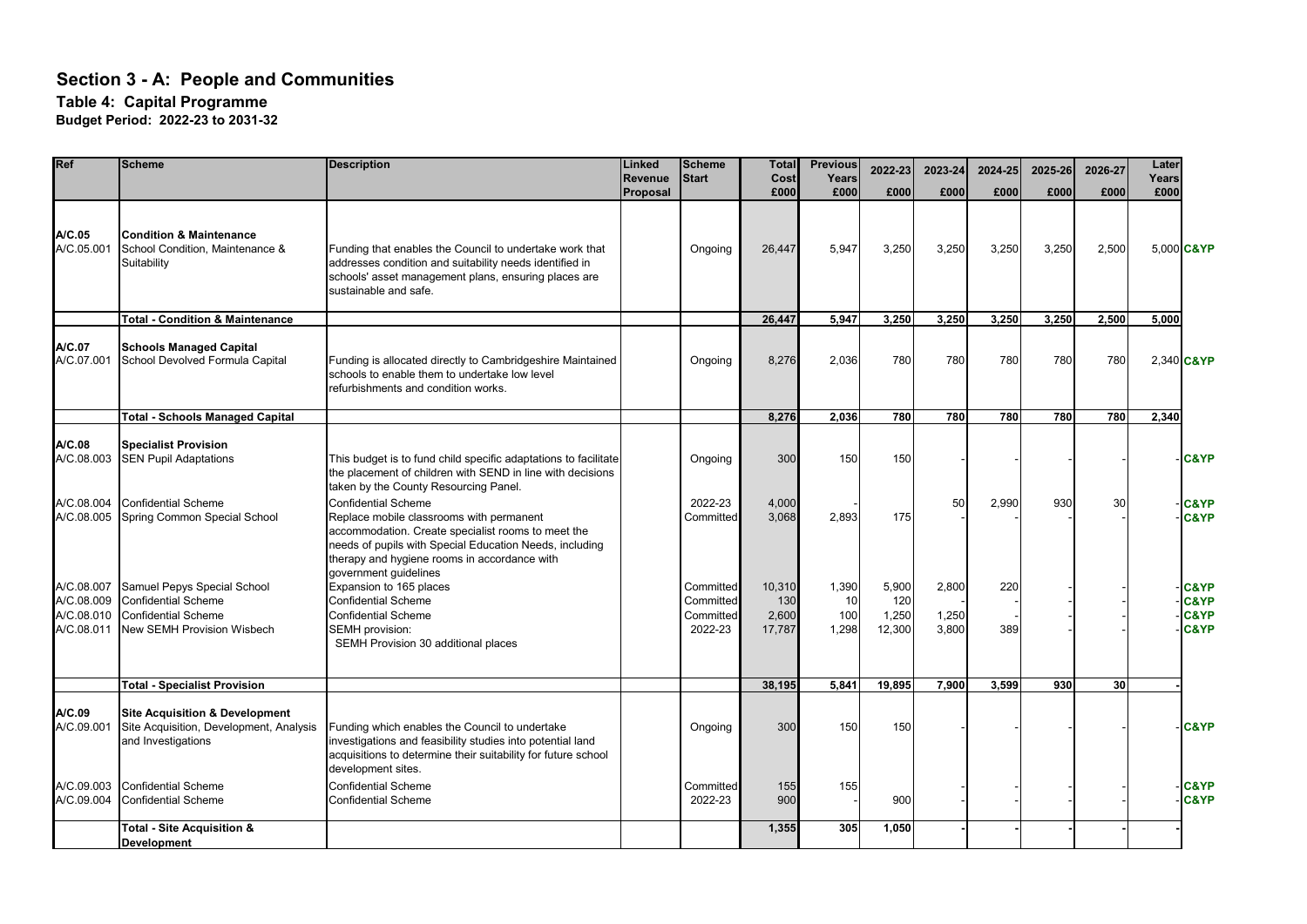| Ref                                | <b>Scheme</b>                                                                                                              | <b>Description</b>                                                                                                                                                                                                                                                                                            | Linked<br><b>Revenue</b> | <b>Scheme</b><br><b>Start</b> | <b>Total</b><br>Cost | <b>Previous</b><br>Years | 2022-23 | 2023-24 | 2024-25 | 2025-26 | 2026-27 | Later<br>Years |                               |
|------------------------------------|----------------------------------------------------------------------------------------------------------------------------|---------------------------------------------------------------------------------------------------------------------------------------------------------------------------------------------------------------------------------------------------------------------------------------------------------------|--------------------------|-------------------------------|----------------------|--------------------------|---------|---------|---------|---------|---------|----------------|-------------------------------|
|                                    |                                                                                                                            |                                                                                                                                                                                                                                                                                                               | Proposal                 |                               | £000                 | £000                     | £000    | £000    | £000    | £000    | £000    | £000           |                               |
| A/C.10<br>A/C.10.001               | <b>Temporary Accommodation</b><br><b>Temporary Accommodation</b>                                                           | Funding which enables the Council to increase the number<br>of school places provided through use of mobile<br>accommodation. This scheme covers the cost of<br>purchasing new mobiles and the transportation of<br>provision across the county to meet demand.                                               |                          | Ongoing                       | 8,000                | 1,000                    | 750     | 750     | 750     | 750     | 1,000   |                | 3,000 C&YP                    |
|                                    | <b>Total - Temporary Accommodation</b>                                                                                     |                                                                                                                                                                                                                                                                                                               |                          |                               | 8,000                | 1.000                    | 750     | 750     | 750     | 750     | 1.000   | 3,000          |                               |
| A/C.11<br>A/C.11.001<br>A/C.11.003 | <b>Children Support Services</b><br>Children's Minor Works and Adaptions<br>P&C Buildings & Capital Team<br>Capitalisation | Funding which enables remedial and essential work to be<br>undertaken, maintaining the Council's in-house LAC<br>provision.<br>Salaries for the Buildings and Capital Team are to be<br>capitalised on an ongoing basis. These are budgeted as<br>one line, but are eventually capitalised against individual |                          | Ongoing<br>Ongoing            | 25<br>5,850          | 25<br>650                | 650     | 650     | 650     | 650     | 650     |                | <b>C&amp;YP</b><br>1,950 C&YP |
|                                    |                                                                                                                            | schemes.                                                                                                                                                                                                                                                                                                      |                          |                               |                      |                          |         |         |         |         |         |                |                               |
|                                    | Total - Children Support Services                                                                                          |                                                                                                                                                                                                                                                                                                               |                          |                               | 5,875                | 675                      | 650     | 650     | 650     | 650     | 650     | 1,950          |                               |
| A/C.12<br>A/C.12.004               | <b>Adult Social Care</b><br><b>Disabled Facilities Grant</b>                                                               | Funding provided through the Better Care Fund, in<br>partnership with local housing authorities. Disabled<br>Facilities Grant enables accommodation adaptations so<br>that people with disabilities can continue to live in their                                                                             |                          | Ongoing                       | 42,291               | 4.699                    | 4,699   | 4,699   | 4,699   | 4,699   | 4,699   | 14,097 A&H     |                               |
| A/C.12.005                         | Integrated Community Equipment<br>Service                                                                                  | own homes.<br>Funding to continue annual capital investment in<br>community equipment that helps people to sustain their<br>independence. The Council contributes to a pooled budget<br>purchasing community equipment for health and social<br>care needs for people of all ages                             |                          | Ongoing                       | 800                  | 400                      | 400     |         |         |         |         |                | A&H                           |
| A/C.12.007                         | Independent Living Service: East<br>Cambridgeshire                                                                         | Independent Living Service accommodation in Ely for 65<br>people and an additional 15 health beds                                                                                                                                                                                                             | A/R.6.180.<br>C/R.7.119  | Committed                     | 16,004               | 1.501                    | 9.087   | 5.416   |         |         |         |                | A&H                           |
| A/C.12.008                         | <b>Independent Living Services</b>                                                                                         | Independent Living Service accommodation in Fenland,<br>Huntingdonshire and South Cambridgeshire, providing<br>accommodation for 160 people in total across the three<br>schemes.                                                                                                                             |                          | 2024-25                       | 40,148               |                          |         |         | 3,161   | 15,597  | 14,955  | 6.435 A&H      |                               |
|                                    | <b>Total - Adult Social Care</b>                                                                                           |                                                                                                                                                                                                                                                                                                               |                          |                               | 99.243               | 6.600                    | 14.186  | 10.115  | 7.860   | 20.296  | 19.654  | 20.532         |                               |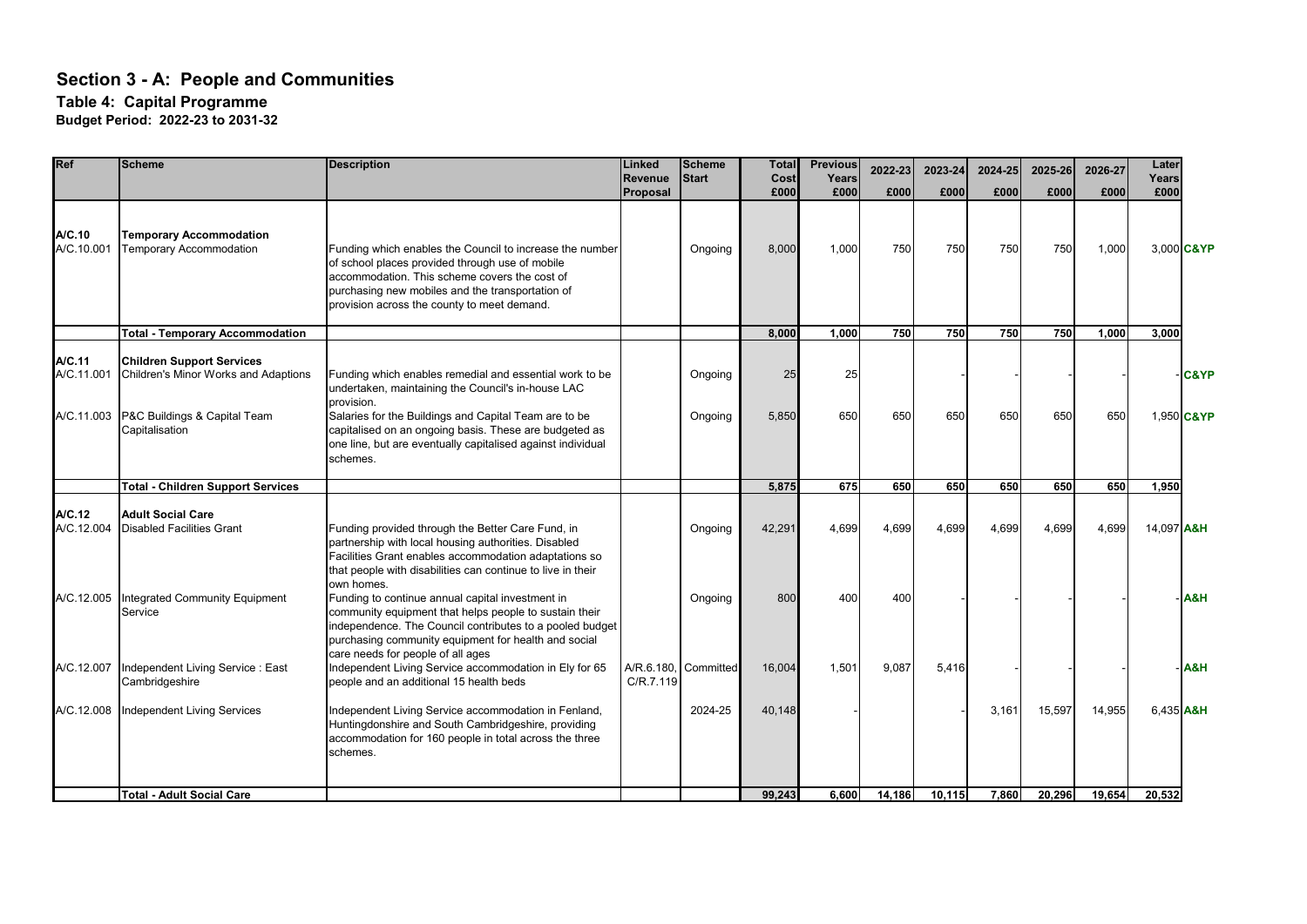**Table 4: Capital Programme**

| Ref                                                  | <b>Scheme</b>                                                                                                  | <b>Description</b>                                                                                                                                                                                                                                                                                                             | Linked<br><b>Revenue</b><br>Proposal | <b>Scheme</b><br><b>Start</b>                | <b>Total</b><br>Cost<br>£000 | <b>Previous</b><br>Years<br>£000 | 2022-23<br>£000 | 2023-24<br>£000 | 2024-25<br>£000 | 2025-26<br>£000 | 2026-27<br>£000 | Later<br>Years<br>£000 |                                                                 |
|------------------------------------------------------|----------------------------------------------------------------------------------------------------------------|--------------------------------------------------------------------------------------------------------------------------------------------------------------------------------------------------------------------------------------------------------------------------------------------------------------------------------|--------------------------------------|----------------------------------------------|------------------------------|----------------------------------|-----------------|-----------------|-----------------|-----------------|-----------------|------------------------|-----------------------------------------------------------------|
| A/C.13<br>A/C.13.004                                 | <b>Cultural &amp; Community Services</b><br><b>Community Fund</b>                                              | A £5m fund that will help to deliver a range of community<br>based investments that support the Council's aspiration of                                                                                                                                                                                                        |                                      | Committed                                    | 5,000                        | 5,000                            |                 |                 |                 |                 |                 |                        | -ICS&I                                                          |
| A/C.13.005                                           | <b>Histon Library Rebuild</b>                                                                                  | "Making Cambridgeshire a great place to live".<br>New library provision to meet the community needs and<br>emulates a welcoming central venue for the Histon<br>community.                                                                                                                                                     |                                      | Committed                                    | 113                          | 113                              |                 |                 |                 |                 |                 |                        | <b>ICS&amp;I</b>                                                |
| A/C.13.006<br>A/C.13.007<br>A/C.13.008<br>A/C.13.009 | <b>Confidential Scheme</b><br>Cherry Hinton Hub - Library<br>Confidential Scheme<br><b>Confidential Scheme</b> | <b>Confidential Scheme</b>                                                                                                                                                                                                                                                                                                     |                                      | Committed<br>Committed<br>2022-23<br>2022-23 | 1,172<br>47<br>85<br>389     | 380<br>47                        | 300<br>85<br>72 | 492<br>301      |                 |                 |                 |                        | -ICS&I<br><b>CS&amp;I</b><br><b>CS&amp;I</b><br><b>CS&amp;I</b> |
|                                                      | <b>Total - Cultural &amp; Community</b><br><b>Services</b>                                                     |                                                                                                                                                                                                                                                                                                                                |                                      |                                              | 6,806                        | 5,540                            | 457             | 793             | 9               |                 |                 |                        |                                                                 |
| A/C.14<br>A/C.14.001                                 | <b>Capital Programme Variation</b><br><b>Variation Budget</b>                                                  | The Council includes a service allowance for likely Capital<br>Programme slippage, as it can sometimes be difficult to<br>allocate this to individual schemes due to unforeseen<br>circumstances. This budget is continuously under review,<br>taking into account recent trends on slippage on a service<br>by service basis. |                                      | Ongoing                                      | $-55,255$                    |                                  | $-13,714$       | $-18,589$       | $-8,511$        | $-6,474$        | $-3,966$        |                        | -4,001 A&H, C&YP                                                |
|                                                      | A/C.14.002 Capitalisation of Interest Costs                                                                    | The capitalisation of borrowing costs helps to better reflect<br>the costs of undertaking a capital project. Although this<br>budget is initially held on a service basis, the funding will<br>ultimately be moved to the appropriate schemes once<br>exact figures have been calculated each year.                            |                                      | Committed                                    | 5,914                        |                                  | 959             | 1,700           | 1,385           | 645             | 767             |                        | 458 A&H, C&YP                                                   |
|                                                      | <b>Total - Capital Programme Variation</b>                                                                     |                                                                                                                                                                                                                                                                                                                                |                                      |                                              | $-49,341$                    |                                  | $-12,755$       | $-16,889$       | $-7,126$        | $-5,829$        | $-3,199$        | $-3,543$               |                                                                 |
|                                                      | <b>TOTAL BUDGET</b>                                                                                            |                                                                                                                                                                                                                                                                                                                                |                                      |                                              | 548,550                      |                                  | 137,415 101,532 | 138,017         | 63,802          | 48,125          | 29,850          | 29,809                 |                                                                 |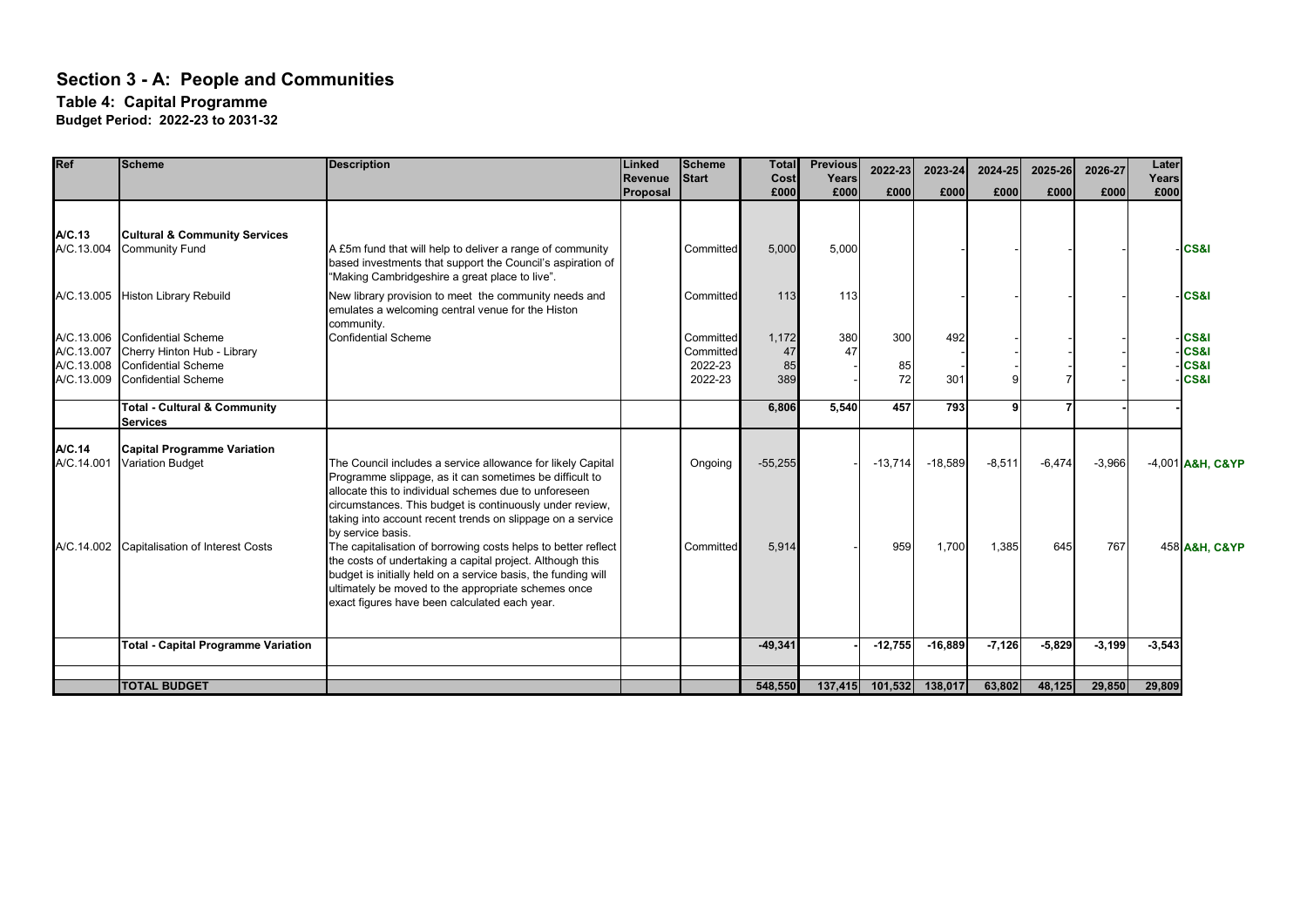| <b>Funding</b>                             | <b>Total</b><br><b>Funding</b> | <b>Previous</b><br>Years | 2022-23 | 2023-24  | 2024-25  | 2025-26 | 2026-27 | Later<br>Years |
|--------------------------------------------|--------------------------------|--------------------------|---------|----------|----------|---------|---------|----------------|
|                                            | £000                           | £000                     | £000    | £000     | £000     | £000    | £000    | £000           |
|                                            |                                |                          |         |          |          |         |         |                |
| <b>Government Approved Funding</b>         |                                |                          |         |          |          |         |         |                |
| <b>Basic Need</b>                          | 44,289                         | 21,111                   | 14,679  | 3,778    | 2,517    | 2,204   |         |                |
| Capital Maintenance                        | 24,579                         | 6,079                    | 3,000   | 3,000    | 2,500    | 2,500   | 2,500   | 5,000          |
| Devolved Formula Capital                   | 8,276                          | 2,036                    | 780     | 780      | 780      | 780     | 780     | 2,340          |
| <b>Specific Grants</b>                     | 47,410                         | 6,849                    | 7,480   | 4,861    | 4,718    | 4,706   | 4,699   | 14,097         |
| <b>Total - Government Approved Funding</b> | 124,554                        | 36,075                   | 25,939  | 12,419   | 10,515   | 10,190  | 7,979   | 21,437         |
|                                            |                                |                          |         |          |          |         |         |                |
| <b>Locally Generated Funding</b>           |                                |                          |         |          |          |         |         |                |
| <b>Agreed Developer Contributions</b>      | 122,312                        | 27,065                   | 19,511  | 41,951   | 16,483   | 11,839  | 5,308   | 155            |
| <b>Anticipated Developer Contributions</b> | 31,366                         | 2,843                    | 3,576   | 19,852   | 5,095    |         |         |                |
| <b>Prudential Borrowing</b>                | 258,845                        | 58,761                   | 41,328  | 69,030   | 38,715   | 26,231  | 16,563  | 8,217          |
| Prudential Borrowing (Repayable)           | $-556$                         | 1,842                    | 9,978   | $-5,235$ | $-7,006$ | $-135$  |         |                |
| <b>Other Contributions</b>                 | 12,029                         | 10,829                   | 1,200   |          |          |         |         |                |
| <b>Total - Locally Generated Funding</b>   | 423,996                        | 101,340                  | 75,593  | 125,598  | 53,287   | 37,935  | 21,871  | 8,372          |
|                                            |                                |                          |         |          |          |         |         |                |
| <b>TOTAL FUNDING</b>                       | 548,550                        | 137,415                  | 101,532 | 138,017  | 63,802   | 48,125  | 29,850  | 29,809         |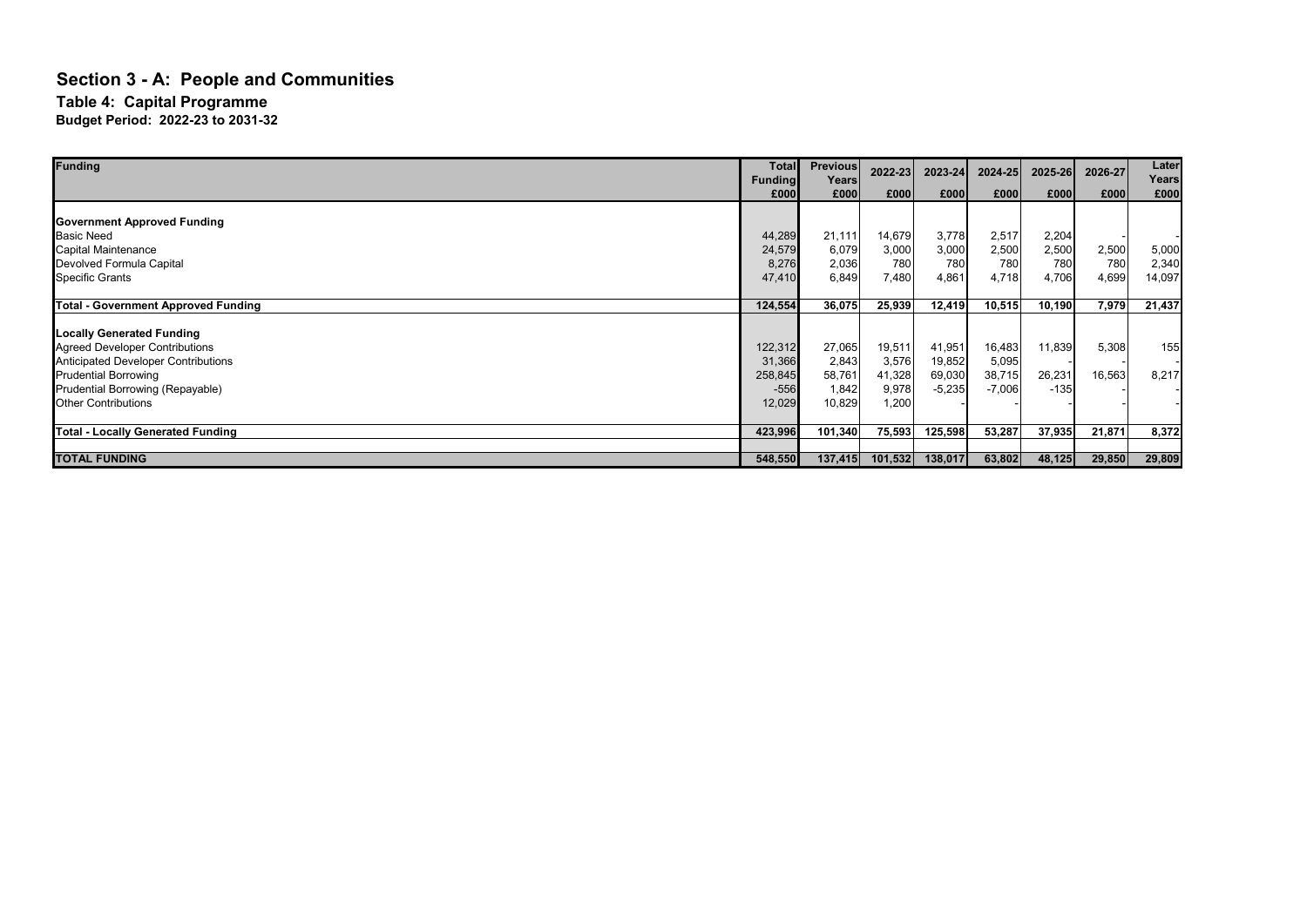### **Section 3 - A: People and Communities Table 5: Capital Programme - Funding**

| <b>Summary of Schemes by Start Date</b> | Total<br>Funding<br>£000l | <b>Grants</b><br>£000 | Develop.<br>Contr.<br>£000 | <b>Other</b><br>£000 | Capital<br>Contr. Receipts<br>£000 | Prud.<br>Borr.<br>£000 |
|-----------------------------------------|---------------------------|-----------------------|----------------------------|----------------------|------------------------------------|------------------------|
|                                         |                           |                       |                            |                      |                                    |                        |
| Ongoing                                 | 37,034                    | 75,127                | $-19,647$                  |                      |                                    | $-18,446$              |
| <b>Committed Schemes</b>                | 382,325                   | 47,302                | 139,391                    | 12,029               |                                    | 183,603                |
| 2022-2023 Starts                        | 53,613                    | 1,375                 | 12,104                     |                      |                                    | 40,134                 |
| 2023-2024 Starts                        | 15,280                    |                       | 12,714                     |                      |                                    | 2,566                  |
| 2024-2025 Starts                        | 40,148                    |                       |                            |                      |                                    | 40,148                 |
| 2025-2026 Starts                        | 20,150                    | 750                   | 9,116                      |                      |                                    | 10,284                 |
|                                         |                           |                       |                            |                      |                                    |                        |
| <b>TOTAL BUDGET</b>                     | 548,550                   | 124,554               | 153,678                    | 12,029               |                                    | 258,289                |

| Ref        | <b>Scheme</b>                                    | Linked<br>Revenue | Net<br>Revenue | <b>Scheme</b><br><b>Start</b> | <b>Total</b><br><b>Funding</b> | <b>Grants</b> | Develop.<br>Contr. | <b>Other</b> | Capital<br>Contr. Receipts | Borr.       | <b>Prud.</b> Committee |
|------------|--------------------------------------------------|-------------------|----------------|-------------------------------|--------------------------------|---------------|--------------------|--------------|----------------------------|-------------|------------------------|
|            |                                                  | Proposal          | Impact         |                               | £000                           | £000          | £000               | £000         | £000                       | £000        |                        |
|            |                                                  |                   |                |                               |                                |               |                    |              |                            |             |                        |
| A/C.01     | <b>Basic Need - Primary</b>                      |                   |                |                               |                                |               |                    |              |                            |             |                        |
| A/C.01.021 | North West Cambridge (NIAB site) primary         |                   |                | Committed                     | 12,100                         | 90            | 7,227              |              |                            | 4.783 C&YP  |                        |
| A/C.01.029 | <b>Sawtry New Primary</b>                        |                   |                | Committed                     | 12,370                         | 20            | 2,029              |              |                            | 10,321 C&YP |                        |
| A/C.01.034 | St Neots, Wintringham Park primary               |                   |                | Committed                     | 14,182                         | 2,603         | 8,796              |              |                            | 2,783 C&YP  |                        |
| A/C.01.040 | Confidential Scheme                              |                   |                | Committed                     | 3,350                          |               | 3,350              |              |                            |             | <b>C&amp;YP</b>        |
| A/C.01.043 | Confidential Scheme                              |                   |                | Committed                     | 5,400                          | 30            | 519                |              |                            | 4,851 C&YP  |                        |
| A/C.01.044 | <b>Confidential Scheme</b>                       |                   |                | Committed                     | 13,065                         | 1.199         | 8,649              |              |                            | 3,217 C&YP  |                        |
| A/C.01.049 | Confidential Scheme                              |                   |                | 2023-24                       | 15,280                         |               | 12,714             |              |                            | 2.566 C&YP  |                        |
| A/C.01.056 | <b>Confidential Scheme</b>                       |                   |                | 2022-23                       | 13,065                         |               | 11,877             |              |                            | 1.188 C&YP  |                        |
| A/C.01.062 | Waterbeach Primary School                        |                   |                | Committed                     | 6,612                          | 922           | 381                |              |                            | 5,309 C&YP  |                        |
| A/C.01.067 | Marleigh Primary - Cambridge (WING)              |                   |                | Committed                     | 10,848                         | 808           | 8,592              |              |                            | 1,448 C&YP  |                        |
|            | A/C.01.068 St Philips Primary School             |                   |                | Committed                     | 1,719                          |               | 1,495              |              |                            |             | 217 C&YP               |
| A/C.01.069 | <b>Confidential Scheme</b>                       |                   |                | Committed                     | 4,815                          | 2,086         | 1,244              |              |                            | 1,485 C&YP  |                        |
| A/C.01.070 | St Ives, Eastfield / Westfield                   |                   |                | Committed                     | 1,390                          |               |                    |              |                            |             | 1,390 C&YP             |
| A/C.01.071 | Confidential Scheme                              |                   |                | Committed                     | 7,303                          |               | 4,090              |              |                            | 3,213 C&YP  |                        |
| A/C.01.072 | Confidential Scheme                              |                   |                | Committed                     | 8,560                          |               | 6,585              |              |                            | 1,975 C&YP  |                        |
| A/C.01.073 | Confidential Scheme                              |                   |                | Committed                     | 5,170                          |               | 427                |              |                            | 4,743 C&YP  |                        |
| A/C.01.074 | <b>Confidential Scheme</b>                       |                   |                | Committed                     | 6,792                          |               | 25                 |              |                            | 6,767 C&YP  |                        |
| A/C.01.075 | Confidential Scheme                              |                   |                | Committed                     | 5,160                          |               | 1,469              |              |                            | 3,691 C&YP  |                        |
| A/C.01.076 | Confidential Scheme                              |                   |                | Committed                     | 4,235                          | 785           | 1,236              |              |                            | 2,214 C&YP  |                        |
| A/C.01.077 | Waterbeach New Town Primary                      |                   |                | Committed                     | 12,875                         | 2,011         | 10,456             |              |                            |             | 408 C&YP               |
| A/C.01.078 | <b>Confidential Scheme</b>                       |                   |                | Committed                     | 3,270                          | 900           |                    |              |                            | 2,370 C&YP  |                        |
|            | A/C.01.079 Confidential Scheme                   |                   |                | 2022-23                       | 12,650                         | 1,000         | 13                 |              |                            | 11.637 C&YP |                        |
| A/C.01.080 | Confidential Scheme                              |                   |                | 2022-23                       | 2,900                          |               |                    |              |                            | 2,900 C&YP  |                        |
|            |                                                  |                   |                |                               |                                |               | 91,174             |              |                            |             |                        |
|            | <b>Total - Basic Need - Primary</b>              |                   |                |                               | 183,111                        | 12,461        |                    |              |                            | 79,476      |                        |
| A/C.02     | <b>Basic Need - Secondary</b>                    |                   |                |                               |                                |               |                    |              |                            |             |                        |
| A/C.02.006 | Northstowe secondary                             |                   |                | Committed                     | 48,950                         | 6,995         | 10,466             | 10,636       |                            | 20,853 C&YP |                        |
| A/C.02.007 | Confidential Scheme                              |                   |                | Committed                     | 23,870                         |               | 19,650             |              |                            | 4,220 C&YP  |                        |
|            | A/C.02.009 Alconbury Weald secondary and Special |                   |                | Committed                     | 55,517                         | 3,364         | 21,480             |              |                            | 30,673 C&YP |                        |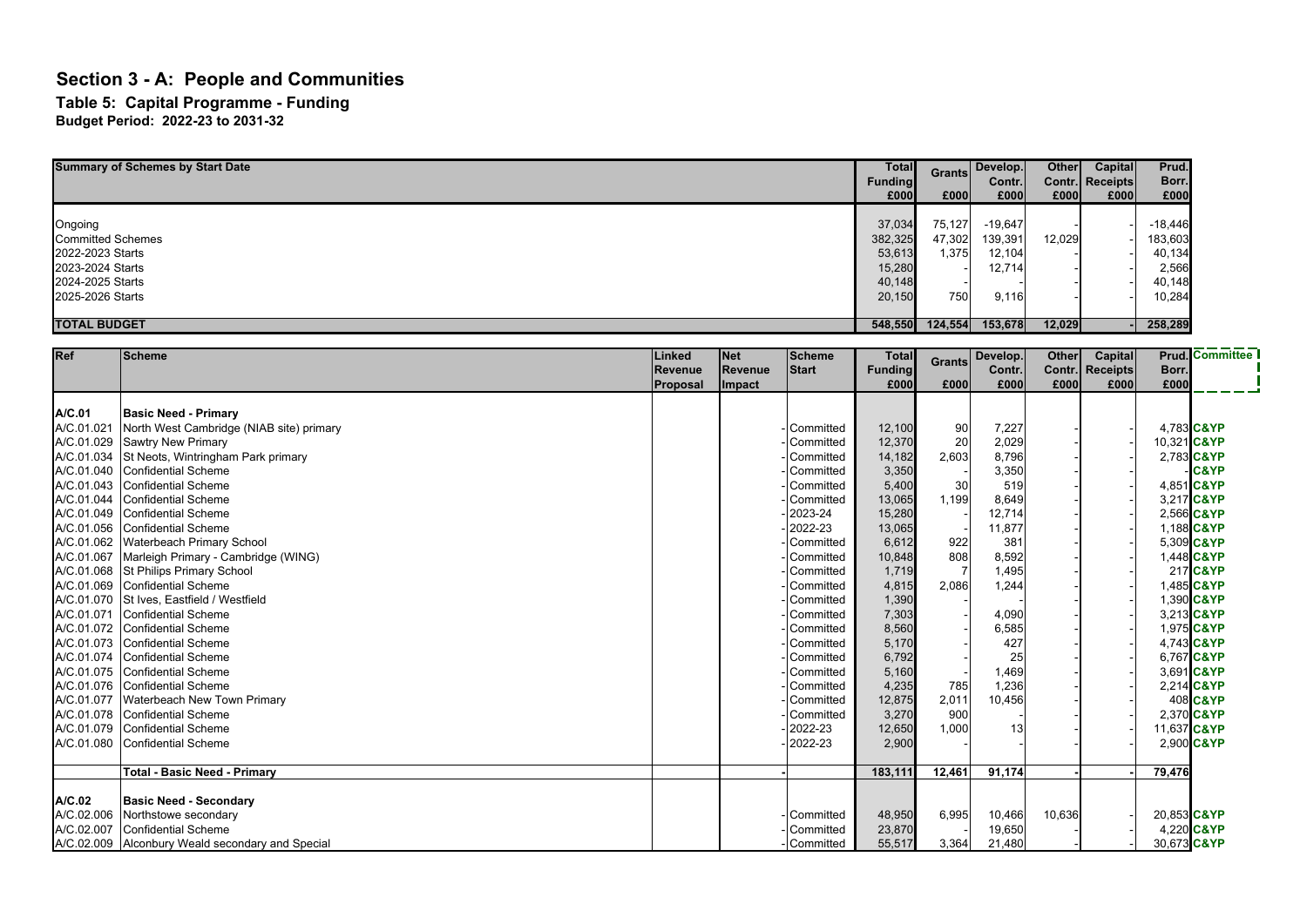#### **Table 5: Capital Programme - Funding**

| Ref                                                                                                      | <b>Scheme</b>                                                                                                                                                                                                                                      | Linked<br><b>Revenue</b><br>Proposal | <b>Net</b><br>Revenue<br>Impact | <b>Scheme</b><br><b>Start</b>                                                     | <b>Total</b><br><b>Funding</b><br>£000                    | <b>Grants</b><br>£000          | Develop.<br>Contr.<br>£000        | <b>Other</b><br>£000 | <b>Capital</b><br>Contr. Receipts<br>£000 | Prud.<br>Borr.<br>£000                  |                                                                |
|----------------------------------------------------------------------------------------------------------|----------------------------------------------------------------------------------------------------------------------------------------------------------------------------------------------------------------------------------------------------|--------------------------------------|---------------------------------|-----------------------------------------------------------------------------------|-----------------------------------------------------------|--------------------------------|-----------------------------------|----------------------|-------------------------------------------|-----------------------------------------|----------------------------------------------------------------|
| A/C.02.012<br>A/C.02.014<br>A/C.02.015<br>A/C.02.016                                                     | <b>Cromwell Community College</b><br><b>Confidential Scheme</b><br>Sir Harry Smith Community College<br>Cambourne Village College Phase 3b                                                                                                         |                                      |                                 | Committed<br>2025-26<br>Committed<br>Committed                                    | 16,367<br>20,150<br>9,991<br>29,150                       | 9,552<br>750<br>4,379<br>9,401 | 2,925<br>9.116<br>2,304<br>14,810 |                      |                                           | 10,284 C&YP<br>3,308 C&YP<br>4,939 C&YP | 3,890 C&YP                                                     |
|                                                                                                          | <b>Total - Basic Need - Secondary</b>                                                                                                                                                                                                              |                                      |                                 |                                                                                   | 203,995                                                   | 34,441                         | 80,751                            | 10,636               |                                           | 78,167                                  |                                                                |
| A/C.03<br>A/C.03.003<br>A/C.03.004                                                                       | <b>Basic Need - Early Years</b><br>LA Early Years Provision<br>Cottenham Early Years                                                                                                                                                               |                                      |                                 | Committed<br>Committed                                                            | 6,610<br>809                                              | 1,600                          | 346<br>809                        | 168                  |                                           |                                         | 4,496 C&YP<br><b>C&amp;YP</b>                                  |
|                                                                                                          | <b>Total - Basic Need - Early Years</b>                                                                                                                                                                                                            |                                      |                                 |                                                                                   | 7,419                                                     | 1,600                          | 1,155                             | 168                  |                                           | 4,496                                   |                                                                |
| A/C.04<br>A/C.04.007<br>A/C.04.008<br>A/C.04.009<br>A/C.04.010<br>A/C.04.011                             | <b>Adaptations</b><br><b>Confidential Scheme</b><br>Duxford Community C of E Primary School Rebuild<br><b>Confidential Scheme</b><br>Confidential Scheme<br><b>Confidential Scheme</b>                                                             |                                      |                                 | 2022-23<br>Committed<br>Committed<br>2022-23<br>2022-23                           | 352<br>6,695<br>637<br>1,365<br>120                       |                                |                                   | 1,225                |                                           |                                         | 352 C&YP<br>5,470 C&YP<br>637 C&YP<br>1,365 C&YP<br>120 C&YP   |
|                                                                                                          | <b>Total - Adaptations</b>                                                                                                                                                                                                                         |                                      |                                 |                                                                                   | 9,169                                                     |                                |                                   | 1,225                |                                           | 7,944                                   |                                                                |
| A/C.05<br>A/C.05.001                                                                                     | <b>Condition &amp; Maintenance</b><br>School Condition, Maintenance & Suitability                                                                                                                                                                  |                                      |                                 | Ongoing                                                                           | 26,447                                                    | 24,447                         |                                   |                      |                                           |                                         | 2,000 C&YP                                                     |
|                                                                                                          | <b>Total - Condition &amp; Maintenance</b>                                                                                                                                                                                                         |                                      |                                 |                                                                                   | 26,447                                                    | 24,447                         |                                   |                      |                                           | 2,000                                   |                                                                |
| A/C.07<br>A/C.07.001                                                                                     | <b>Schools Managed Capital</b><br>School Devolved Formula Capital                                                                                                                                                                                  |                                      |                                 | Ongoing                                                                           | 8,276                                                     | 8,276                          |                                   |                      |                                           |                                         | <b>C&amp;YP</b>                                                |
|                                                                                                          | <b>Total - Schools Managed Capital</b>                                                                                                                                                                                                             |                                      |                                 |                                                                                   | 8,276                                                     | 8,276                          |                                   |                      |                                           |                                         |                                                                |
| A/C.08<br>A/C.08.003<br>A/C.08.004<br>A/C.08.005<br>A/C.08.007<br>A/C.08.009<br>A/C.08.010<br>A/C.08.011 | <b>Specialist Provision</b><br><b>SEN Pupil Adaptations</b><br><b>Confidential Scheme</b><br>Spring Common Special School<br>Samuel Pepys Special School<br><b>Confidential Scheme</b><br><b>Confidential Scheme</b><br>New SEMH Provision Wisbech |                                      |                                 | Ongoing<br>2022-23<br>Committed<br>Committed<br>Committed<br>Committed<br>2022-23 | 300<br>4,000<br>3,068<br>10,310<br>130<br>2,600<br>17,787 | 550<br>115                     |                                   |                      |                                           | 10,310 C&YP<br>17,672 C&YP              | 300 C&YP<br>4,000 C&YP<br>2,518 C&YP<br>130 C&YP<br>2,600 C&YP |
|                                                                                                          | <b>Total - Specialist Provision</b>                                                                                                                                                                                                                |                                      |                                 |                                                                                   | 38,195                                                    | 665                            |                                   |                      |                                           | 37,530                                  |                                                                |
|                                                                                                          |                                                                                                                                                                                                                                                    |                                      |                                 |                                                                                   |                                                           |                                |                                   |                      |                                           |                                         |                                                                |